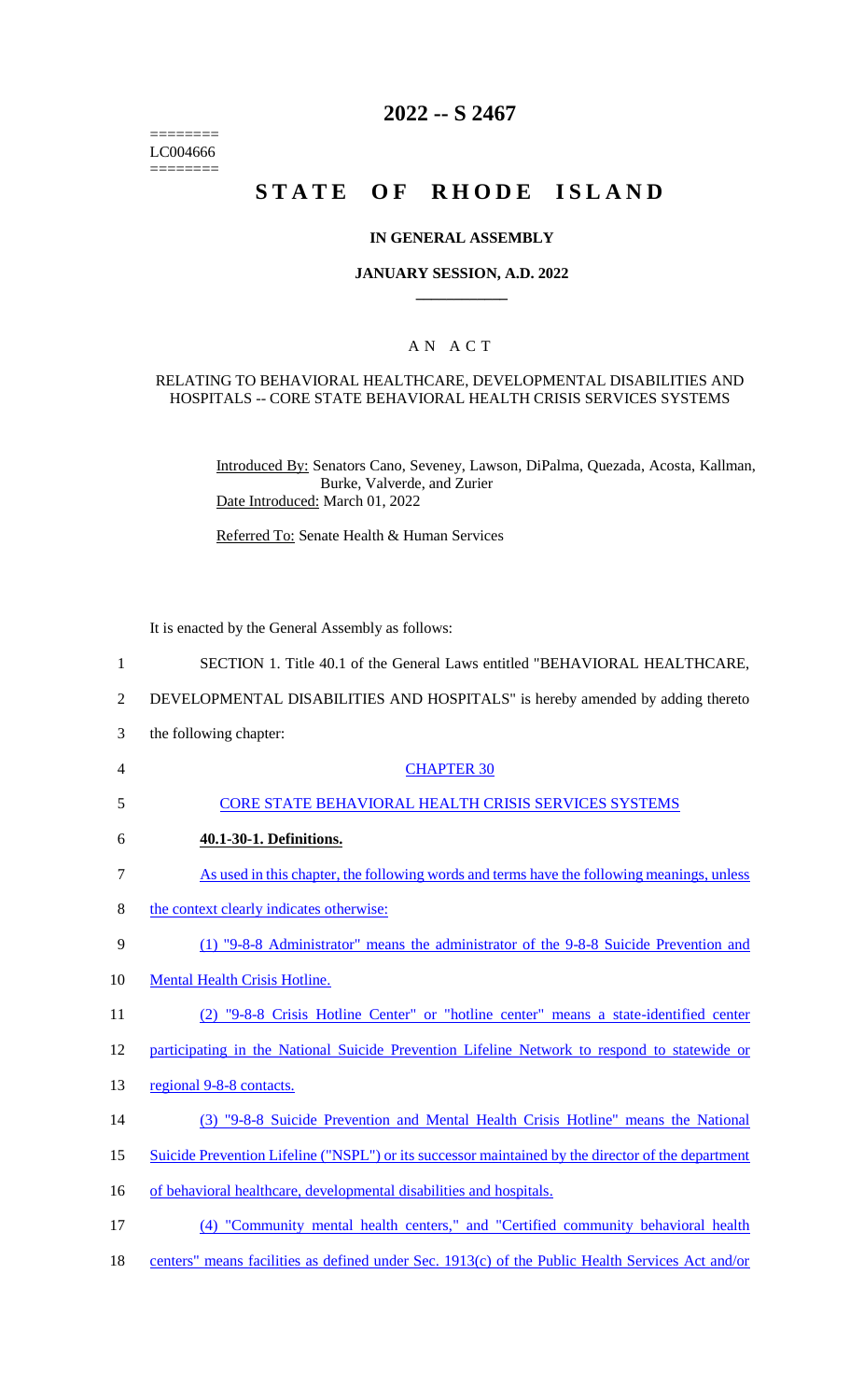(5) "Core state behavioral health crisis services systems" refers to the hotlines, the response teams, the revolving funds, and all other aspects of health crisis service systems which are established in this chapter. (6) "Crisis receiving and stabilization services" are facilities providing short-term (under twenty-four (24) hours) care with capacity for diagnosis, initial management, observation, crisis stabilization and follow up referral services to all persons in a home-like environment. (7) "Department" means the department of behavioral healthcare, developmental disabilities and hospitals established pursuant to this title. (8) "Director" means the director of the department of behavioral healthcare, developmental disabilities and hospitals.

1 Section 223(d) of the Protecting Access to Medicare Act of 2014, and Community Behavioral

2 Health Organizations as licensed and certified by relevant state agencies.

- 13 (9) "EMS" means emergency medical services.
- (10) "Federal Communications Commission" means the federal agency that regulates
- interstate and international communications by radio, television, wire, satellite, and cable in all fifty
- 16 (50) states, the District of Columbia and U.S. territories. An independent U.S. government agency
- 17 overseen by Congress, the Commission is the United States' primary authority for communications
- 18 law, regulation, and technological innovation.
- (11) "Mobile crisis teams" include behavioral health professionals and peers that provide professional onsite community-based intervention such as de-escalation, stabilization, and other services for individuals who are experiencing a behavioral health crisis.
- (12) "National Suicide Prevention Lifeline" ("NSPL") means the national network of local
- crisis centers providing free and confidential emotional support to people in suicidal crisis or
- 24 emotional distress twenty-four (24) hours a day, seven (7) days a week. Membership as an NSPL
- center requires nationally-recognized certification which includes evidence-based training for all
- 26 staff and volunteers in the management of calls.
- (13) "Peers" means individuals employed on the basis of their personal lived experience of
- 28 mental illness and/or addiction and recovery who meet the state's peer certification requirements
- where applicable.
- (14) "Substance Abuse and Mental Health Services Administration" ("SAMHSA") is the
- agency within the U.S. Department of Health and Human Services that leads public health efforts
- 32 to advance the behavioral health of the nation.
- (15) "Veterans crisis line" ("VCL") means the veterans crisis line maintained by the
- Secretary of Veterans Affairs under section 1720F(h) of title 38, United States Code.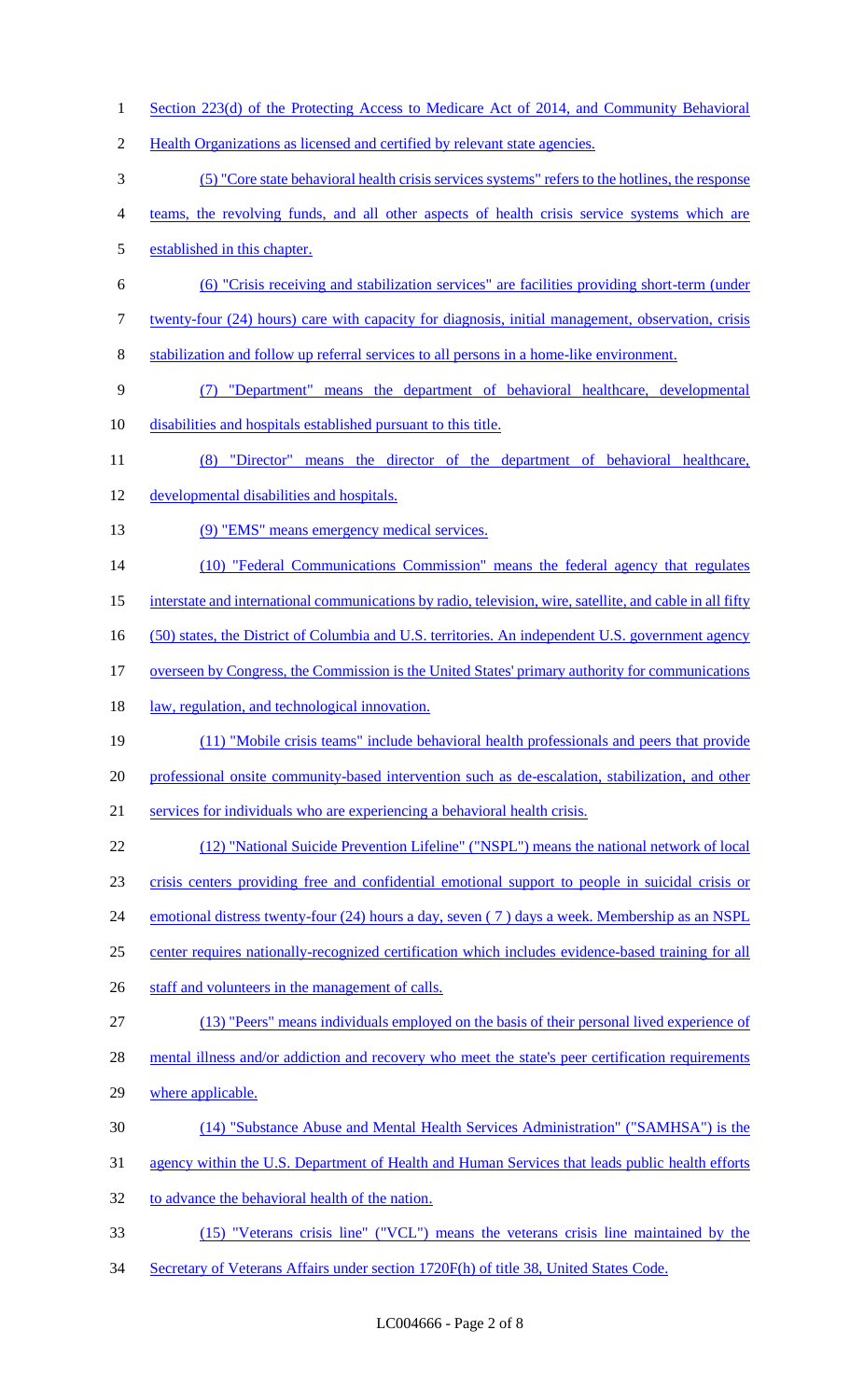# 1 **40.1-30-2. Crisis services systems established.**

| $\overline{2}$ | (a) The director is hereby authorized to designate a crisis hotline center or centers to               |
|----------------|--------------------------------------------------------------------------------------------------------|
| 3              | provide crisis intervention services and crisis care coordination to individuals accessing the 9-8-8   |
| 4              | suicide prevention and behavioral health crisis hotline from any jurisdiction within Rhode Island      |
| 5              | twenty-four $(24)$ hours a day, seven $(7)$ days a week.                                               |
| 6              | (b) The designated hotline center(s) must have an active agreement with the administrator              |
| 7              | of the National Suicide Prevention Lifeline ("NSPL") maintained by the substance abuse and             |
| 8              | mental health service administration, or any successor entity, for participation within the network.   |
| 9              | (c) The designated hotline center(s) must meet NSPL requirements and best practices                    |
| 10             | guidelines for operational and clinical standards.                                                     |
| 11             | (d) The designated hotline center(s) must provide data, report, and participate in                     |
| 12             | evaluations and related quality improvement activities as required by the 9-8-8 system                 |
| 13             | administrator.                                                                                         |
| 14             | (e) To ensure cohesive, coordinated crisis care, the designated hotline center(s) must utilize         |
| 15             | technology including chat and text that is interoperable between and across crisis and emergency       |
| 16             | response systems used throughout the state (911, EMS, other non-behavioral health crisis services,     |
| 17             | and others as necessary) and with the administrator of the NSPL.                                       |
| 18             | (1) The state shall use its authority to assist the director in promulgating rules and                 |
| 19             | regulations to allow appropriate information sharing and communication between and across crisis       |
| 20             | and emergency response systems for the purpose of real-time crisis care coordination including,        |
| 21             | but not limited to, deployment of crisis and outgoing services and linked, flexible services specific  |
| 22             | to crisis response.                                                                                    |
| 23             | (f) The designated hotline center(s) shall have the authority to deploy crisis and outgoing            |
| 24             | services, including mobile crisis teams, and coordinate access to crisis receiving and stabilization   |
| 25             | services or other local resources as appropriate and according to guidelines and best practices        |
| 26             | established by the NSPL. The designated center(s) shall also actively collaborate with mental health   |
| 27             | and substance use disorder treatment providers including hospital emergency departments and            |
| 28             | inpatient psychiatric settings, local community mental health centers, including certified             |
| 29             | community behavioral health clinics and community behavioral health centers, crisis receiving and      |
| 30             | stabilization centers, and mobile crisis teams throughout the state to coordinate linkages for persons |
| 31             | <u>contacting 9-8-8 with ongoing care needs and establishing formal agreements where appropriate.</u>  |
| 32             | $(g)$ The designated hotline center(s) shall coordinate access to crisis receiving and                 |
| 33             | stabilization services for individuals accessing the 9-8-8 suicide prevention and behavioral health    |
| 34             | crisis hotline through appropriate information sharing regarding availability of services.             |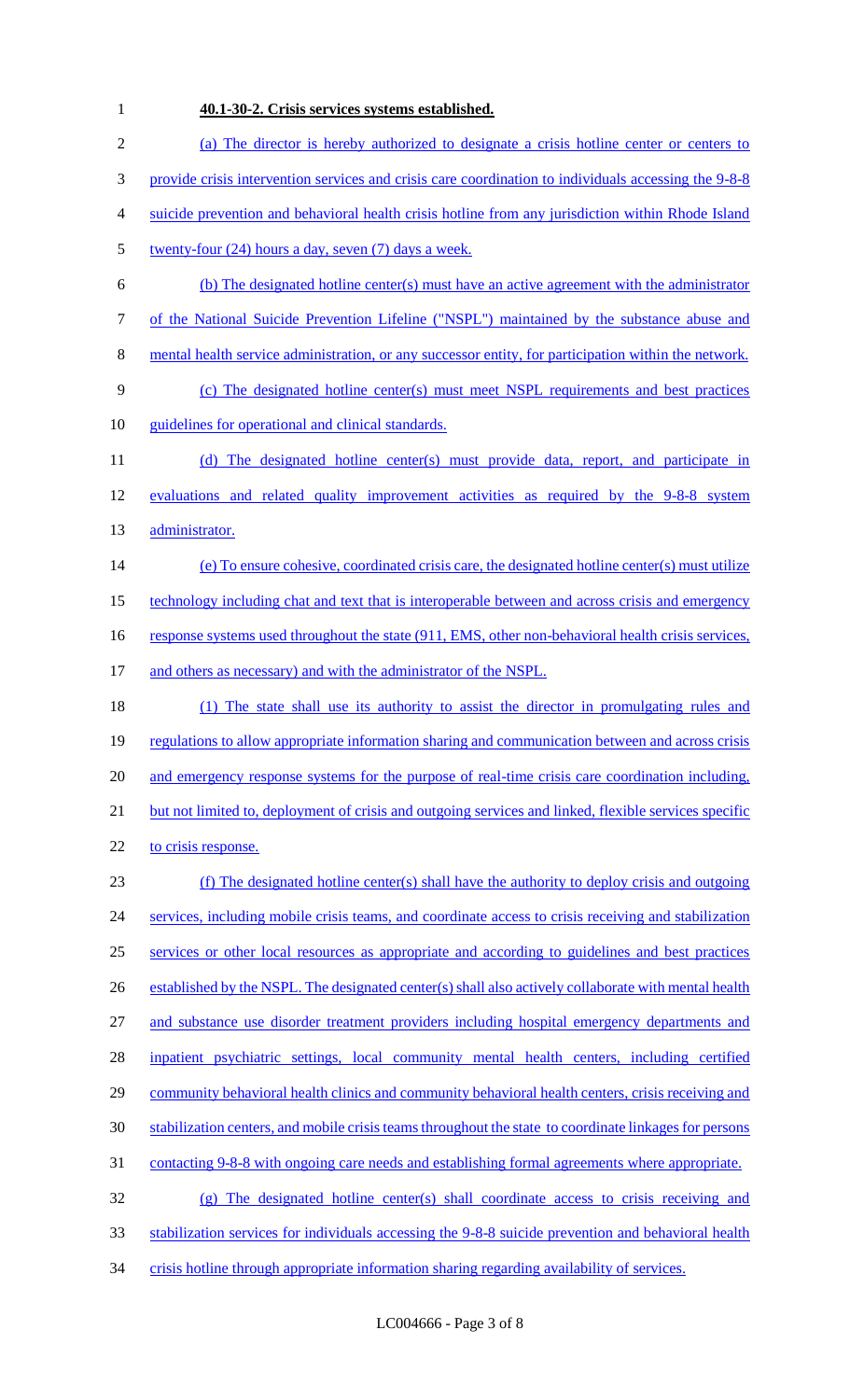(h) The department, in consultation with the governor's council on behavioral health 2 established pursuant to chapter 29 of 40.1, the department of public safety established pursuant to chapter 7.3 of title 42, and with any entity within the department which is designated by the director as having primary oversight of suicide prevention and crisis service activities and essential 5 coordination with designated 9-8-8 hotline center(s), shall work in concert with the NSPL and VCL networks for the purposes of ensuring consistency of public messaging about 9-8-8 services. (i) The designated hotline center(s) shall meet the requirements set forth by NSPL for serving high risk and specialized populations as identified by the Substance Abuse and Mental Health Services Administration, including training requirements and policies for transferring such 10 callers to an appropriate specialized center or subnetworks within or external to the NSPL network. 11 These populations shall include, but not be limited to, LGBTQ+ youth, minorities, rural individuals, 12 and other high-risk populations as well as those with co-occurring substance use, and for providing 13 linguistically and culturally competent care. (j) The designated hotline center(s) must provide follow-up services to individuals accessing the 9-8-8 suicide prevention and behavioral health crisis hotline consistent with guidance 16 and policies established by the NSPL. (k) Commencing on December 31, 2022, and annually on or before December 31 18 thereafter, a written annual report compiled by the department relating to the 9-8-8 suicide prevention and behavioral health crisis hotline's usage and the services provided shall be provided 20 to the governor, the speaker of the house of representatives and the president of the senate. This 21 report shall also be filed at the same time with the Substance Abuse and Mental Health Services Administration. (l) The director may, but is not required to, operate the 9-8-8 suicide prevention hotline in 24 conjunction with the state's E-911 emergency telephone system established pursuant to chapter 21 of title 39, but only if the director of the department of behavioral healthcare, developmental 26 disabilities and hospitals and the director of the department of public safety concur that such operation is both feasible and in the best interests of the people of the state. **40.1-30-3. Response to calls -- Mobile crisis teams.**  (a) There are hereby established, and the state shall provide, onsite response services to 30 crisis calls utilizing state and/or locally funded mobile crisis teams: (b) The mobile crisis teams shall be: (1) Jurisdiction-based behavioral health teams including licensed behavioral health professionals and including peers; and/or (2) Behavioral health teams embedded in EMS and including peers.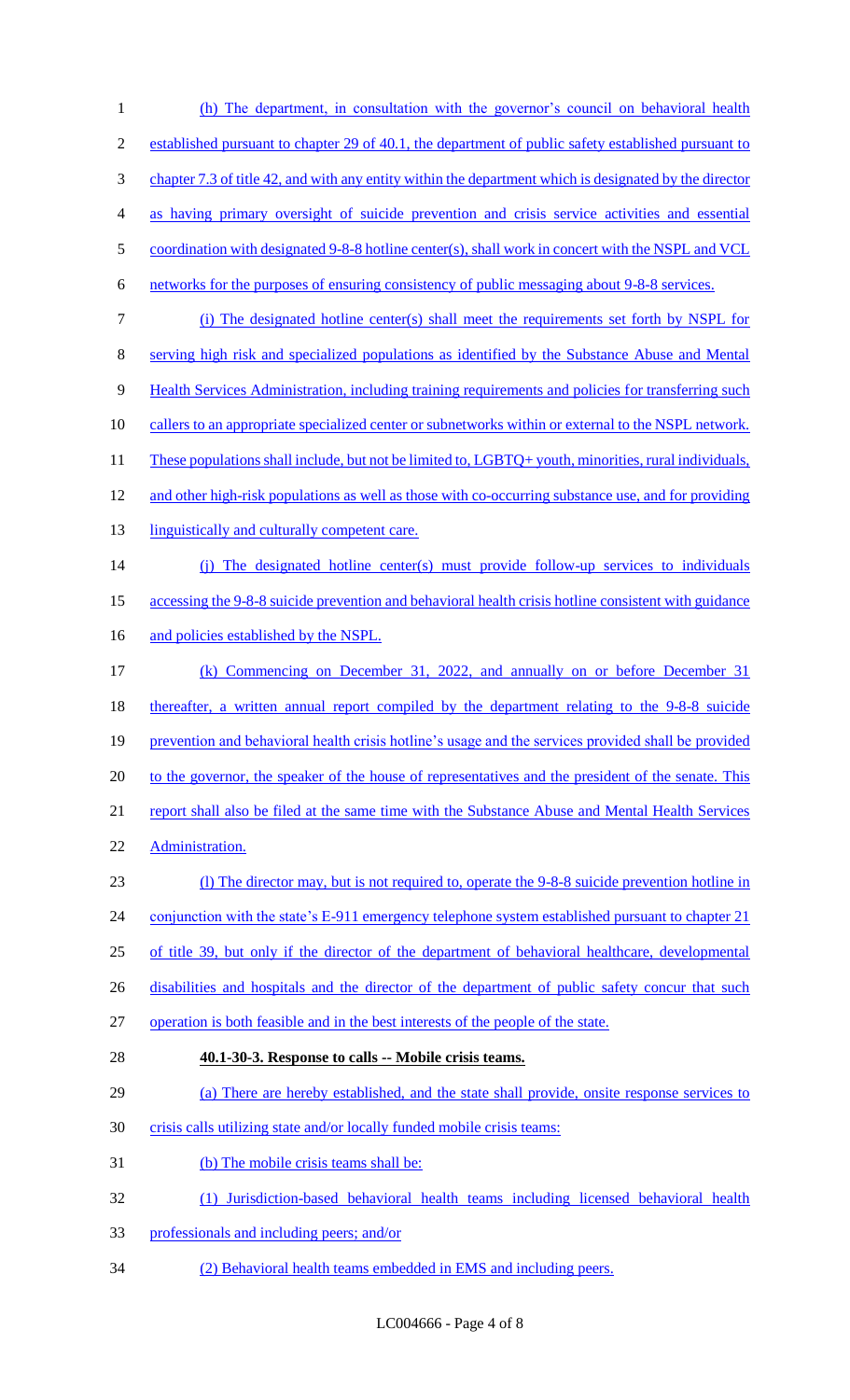| $\mathbf{1}$   | (c) Mobile crisis teams shall collaborate with local law enforcement agencies and include                   |
|----------------|-------------------------------------------------------------------------------------------------------------|
| $\overline{2}$ | police as co-responders in behavioral health teams, including police, licensed behavioral health            |
| 3              | professionals and peers, only as needed to respond in high-risk situations that cannot be managed           |
| 4              | without law enforcement, and shall:                                                                         |
| 5              | (1) Be designed in partnership with community members, including people with lived                          |
| 6              | experience utilizing crisis services;                                                                       |
| 7              | (2) Be staffed by personnel that reflect the demographics of the community served; and                      |
| 8              | (3) Collect customer service data from individuals served by demographic requirements,                      |
| 9              | including race and ethnicity, set forth by SAMHSA and consistent with the state block grant                 |
| 10             | requirements for continuous evaluation and quality improvement.                                             |
| 11             | 40.1-30-4. Funding.                                                                                         |
| 12             | (a) The state shall establish a revolving fund within the general treasurer's office to fund                |
| 13             | treatment for crisis receiving and stabilization services as related to a call which meets the following    |
| 14             | criteria:                                                                                                   |
| 15             | (1) Crisis receiving and stabilization services as related to the call shall be funded by the               |
| 16             | state if the individual meets the state's definition of uninsured or if the crisis stabilization service is |
| 17             | not a covered service by the individual's health coverage; or                                               |
| 18             | (2) For Medicaid recipients, the state executive office of health and human services shall                  |
| 19             | work with the entity responsible for the development of crisis receiving and stabilization services         |
| 20             | to explore options for appropriate coding of and payment for crisis management services.                    |
| 21             | (c) The director shall promulgate rules and regulations to determine how payment will be                    |
| 22             | made to the provider of service.                                                                            |
| 23             | 40.1-30-5. Revolving fund for maintaining 9-8-8 suicide prevention and mental health                        |
| 24             | crisis system.                                                                                              |
| 25             | (a) The state shall establish a revolving statewide 9-8-8 trust fund within the office of the               |
| 26             | general treasurer for the purposes of creating and maintaining a statewide 9-8-8 suicide prevention         |
| 27             | and mental health crisis system pursuant to the National Suicide Hotline Designation Act of 2020,           |
| 28             | the Federal Communication Commission's rules adopted July 16, 2020, and national guidelines for             |
| 29             | crisis care.                                                                                                |
| 30             | (b) The fund shall consist of:                                                                              |
| 31             | (1) The statewide 9-8-8 fee assessed on users;                                                              |
| 32             | (2) Appropriations made by the general assembly;                                                            |
| 33             | (3) Grants and gifts intended for deposit in the fund;                                                      |
| 34             | (4) Interest, premiums, gains, or other earnings on the fund; and                                           |

LC004666 - Page 5 of 8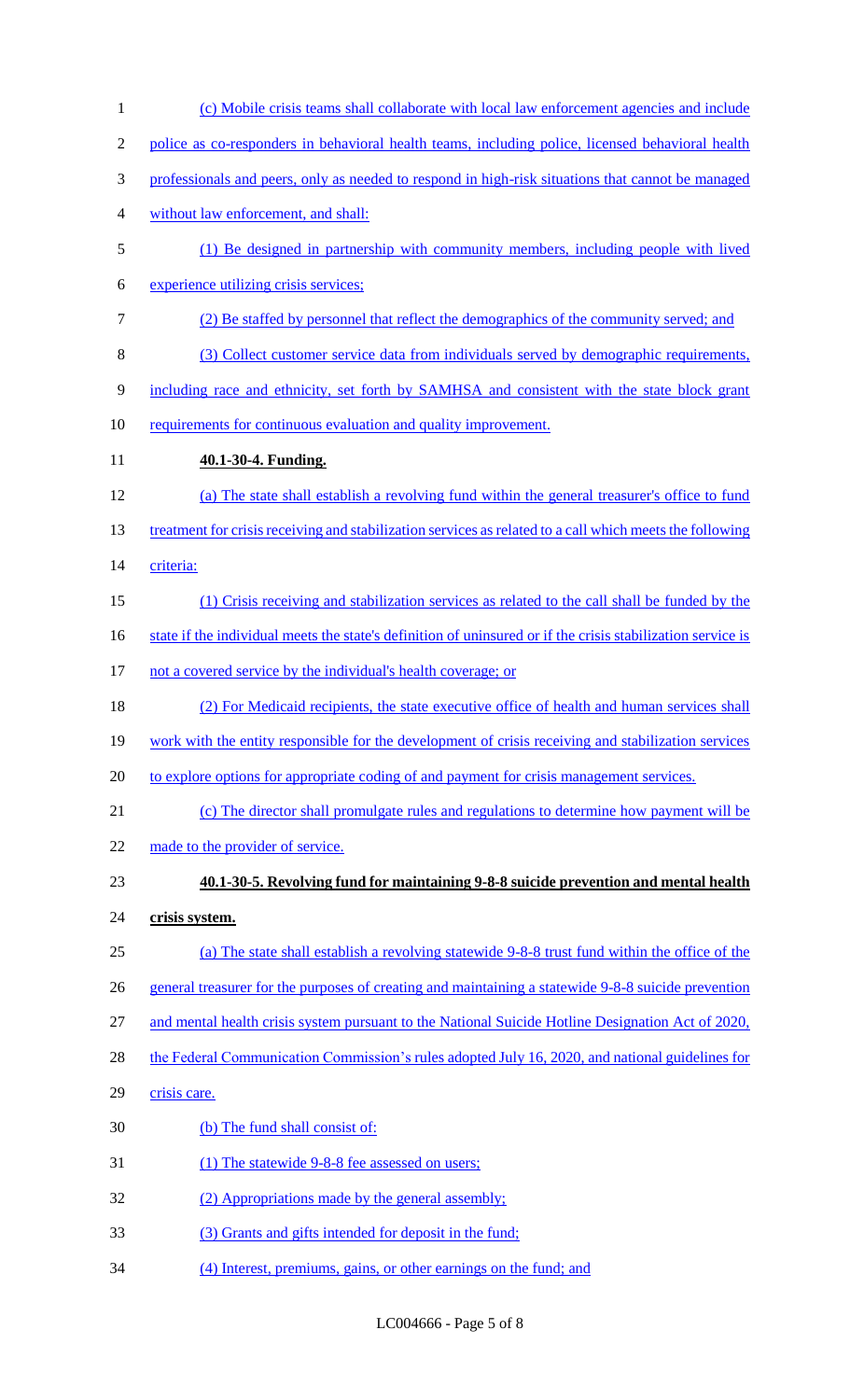| $\mathbf{1}$   | (5) Money from any other source that is deposited in or transferred to the fund.                         |
|----------------|----------------------------------------------------------------------------------------------------------|
| $\overline{2}$ | (c) Money in the fund:                                                                                   |
| 3              | (1) Shall not revert at the end of any state fiscal year but remains available for the purposes          |
| 4              | of the fund in subsequent state fiscal years;                                                            |
| 5              | (2) Is not subject to transfer to any other fund or to transfer, assignment, or reassignment             |
| 6              | for any other use or purpose outside of those specified in this chapter; and                             |
| 7              | (3) Shall be periodically appropriated for the purposes of the fund.                                     |
| 8              | (d) A written annual report of fund deposits and expenditures shall be provided to the                   |
| 9              | governor, the president of the senate, and the speaker of the house of representatives and the Federal   |
| 10             | <u>Communications Commission, on or before December 31, 2023, and annually on or before</u>              |
| 11             | December 31 thereafter.                                                                                  |
| 12             | 40.1-30-6. Statewide fee.                                                                                |
| 13             | (a) The general assembly shall establish a monthly statewide 9-8-8 fee on each resident                  |
| 14             | that is a subscriber of commercial landline telephone, mobile telephone and/or IP-enabled voice          |
| 15             | services at a rate that provides for the robust creation, operation, and maintenance of a statewide 9-   |
| 16             | <u>8-8 suicide prevention and behavioral health crisis system and the continuum of services provided</u> |
| 17             | pursuant to national guidelines for crisis services.                                                     |
| 18             | (b) The revenue generated by a 9-8-8 fee shall be sequestered in the revolving trust fund                |
| 19             | established in $\S40.1$ -30-5 to be obligated or expended only in support of 9–8–8 services, or          |
| 20             | enhancements of such services.                                                                           |
| 21             | (c) The revenue generated by a 9-8-8 fee shall only be used to offset costs that are or will             |
| 22             | be reasonably attributed to:                                                                             |
| 23             | (1) Primarily ensuring the efficient and effective routing of calls made to the 9-8-8 suicide            |
| 24             | prevention and behavioral health crisis hotline to the designated hotline center(s) including staffing   |
| 25             | and technological infrastructure enhancements necessary to achieve operational and clinical              |
| 26             | standards and best practices set forth by NSPL;                                                          |
| 27             | (2) Personnel, including recruitment of personnel that reflect the demographics of the                   |
| 28             | community served; specialized training of staff to serve at-risk communities, including culturally       |
| 29             | and linguistically competent services for LGBTQ+, racially, ethnically, and linguistically diverse       |
| 30             | communities; and the provision of acute behavioral health, crisis outreach and stabilization services    |
| 31             | by directly responding to the 9–8–8 national suicide prevention and behavioral health crisis hotline;    |
| 32             | (3) Provision of data, reporting, participation in evaluations and related quality                       |
| 33             | improvement activities as required by the 9-8-8 administrator; and                                       |
| 34             | (4) Administration, oversight and evaluation of the fund.                                                |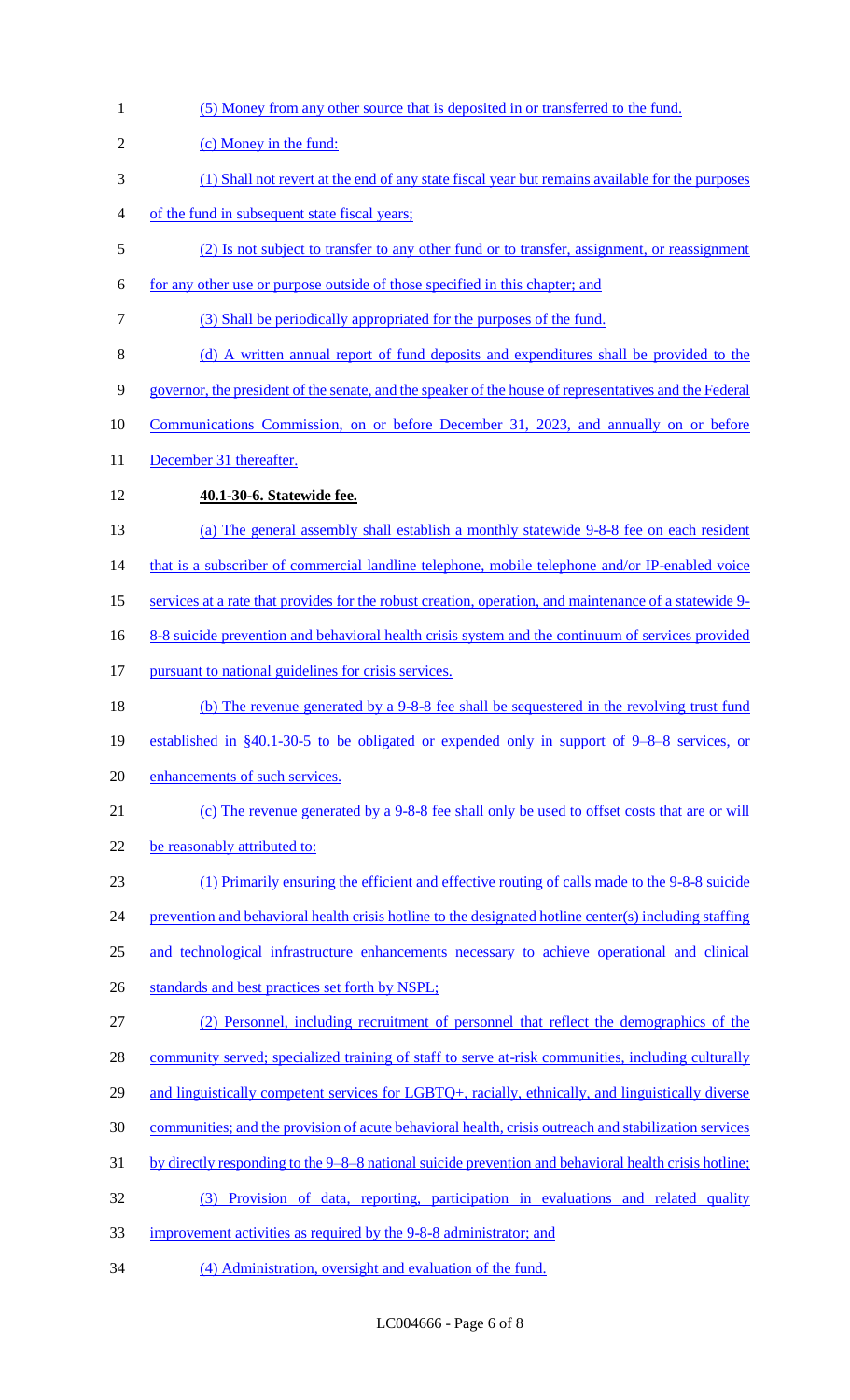| $\mathbf{1}$   | (d) The 9-8-8 fee may be adjusted by the general assembly as needed to provide for                        |
|----------------|-----------------------------------------------------------------------------------------------------------|
| $\overline{2}$ | continuous operation, volume increases and maintenance.                                                   |
| 3              | (e) A written annual report compiled by the department on the revenue generated by the 9-                 |
| 4              | 8-8 fee shall be provided to the governor, the president of the senate, the speaker of the house of       |
| 5              | representatives, and the Federal Communications Commission.                                               |
| 6              | 40.1-30-7. Implementation.                                                                                |
| 7              | (a) The director shall provide general oversight to the core state behavioral health crisis               |
| 8              | services systems established by this chapter. During the course of this oversight, the director may       |
| 9              | assign and designate tasks to existing agencies, boards or committees within the department to            |
| 10             | accomplish the planning required for implementation or ongoing oversight of this chapter in               |
| 11             | coordination with designated hotline center(s), 9-1-1 centers, the state mental health authority, state   |
| 12             | substance abuse agency, law enforcement, hospital emergency departments and the National                  |
| 13             | <b>Suicide Prevention Lifeline.</b>                                                                       |
| 14             | (b) The director shall designate the 9-8-8 administrator after consultation with the                      |
| 15             | governor's council on behavioral health. The 9-8-8 administrator shall be an employee of the              |
| 16             | department and shall serve at the pleasure of the director.                                               |
| 17             | (c) The revolving trust fund established in this chapter shall be maintained by the general               |
| 18             | <u>treasurer. The general treasurer shall draw upon the fund based upon orders from the director. The</u> |
| 19             | fund may also be funded by appropriations from the general assembly as well as interest earnings,         |
| 20             | money received from the federal government, gifts, bequests, donations, or otherwise from any             |
| 21             | public or private source.                                                                                 |

22 SECTION 2. This act shall take effect upon passage.

 $=$ LC004666 ========